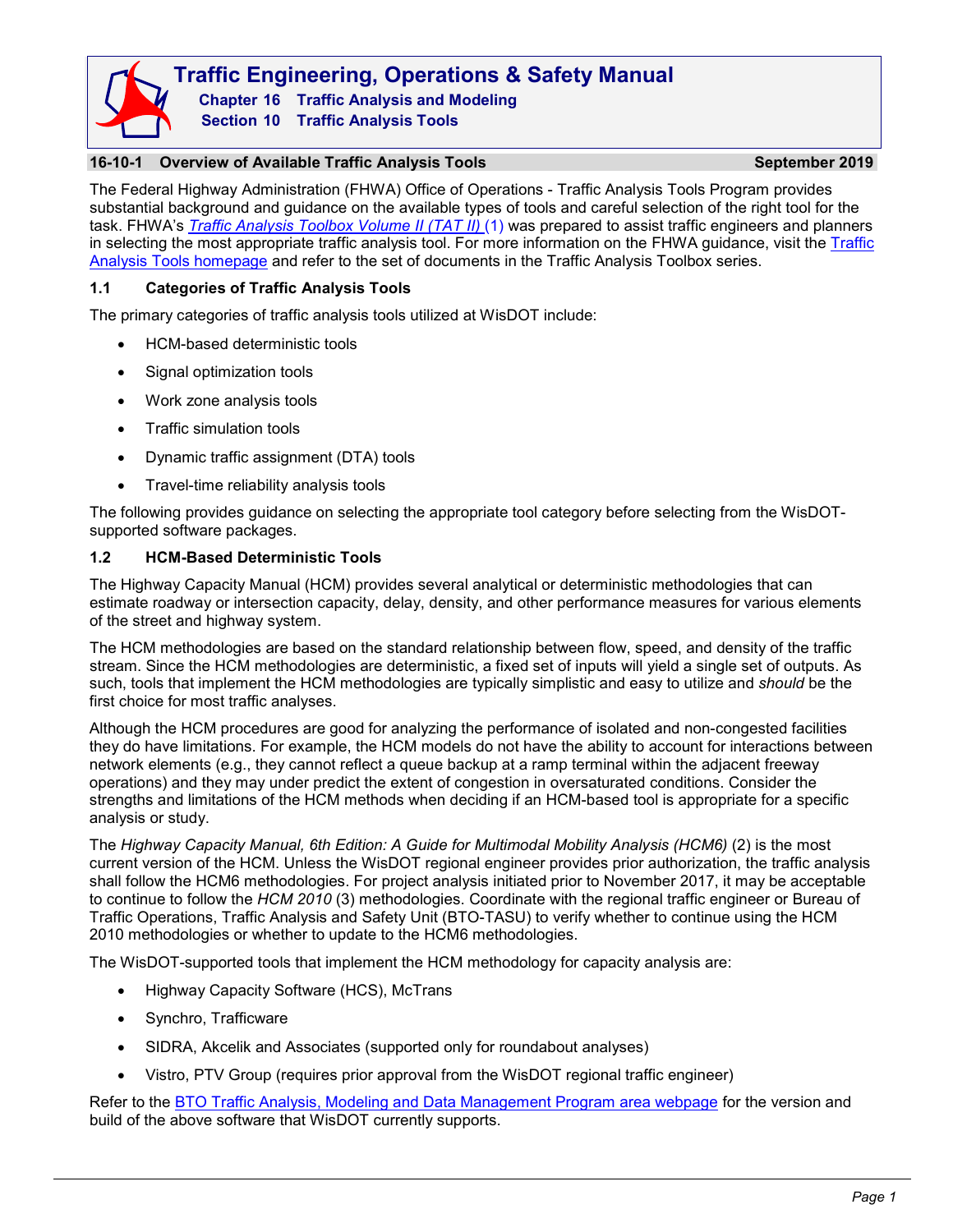Although WisDOT does support the use of Vistro for the analysis of signalized and stop-controlled intersections, acceptance of Vistro is up to the discretion of the WisDOT regional office. See [TEOpS 16-10-5](https://wisconsindot.gov/dtsdManuals/traffic-ops/manuals-and-standards/teops/16-10.pdf#16-10-5) for additional guidance on how to select the most appropriate traffic analysis tool for a specific project and refer to [TEOpS 16-15](https://wisconsindot.gov/dtsdManuals/traffic-ops/manuals-and-standards/teops/16-15.pdf) for additional details on conducting HCM-based deterministic analyses.

## **1.3 Signal Optimization Tools**

Signal optimization tools help identify the optimal signal cycle lengths, phase times, splits, and offsets for signal systems ranging from isolated signals to coordinated signal systems. Typically, the process begins with the analyst setting up a network representing the geometric layout and traffic demand in the intersection or corridor of interest. The software then tries thousands of different combinations of cycle length, split, and offset to determine the "optimal" signal timing.

In this context, the word "optimal" has a strict mathematical definition called the objective function, which typically tries to minimize the total delay per vehicle. The analyst can impose policy- or experience-based constraints on the signal phasing, such as the minimum green time provided to minor movements, to influence the optimization.

Use professional judgment to fine-tune the results from signal optimization efforts when deciding on new or updated traffic signal timing and phasing; this is particularly important when a corridor includes unsignalized intersections or major driveways that affect operations.

The WisDOT-supported tools that perform signal optimization are:

- Synchro, Trafficware
- Vistro, PTV Group (requires prior approval from WisDOT regional traffic engineer)

Refer to the [BTO Traffic Analysis, Modeling and Data Management Program area webpage](https://wisconsindot.gov/Pages/doing-bus/local-gov/traffic-ops/programs/analysis/default.aspx) for the version and build of the above software that WisDOT currently supports.

Although WisDOT does support the use of Vistro for signal optimization, acceptance of Vistro is up to the discretion of the WisDOT regional office. See [TEOpS 16-10-5](https://wisconsindot.gov/dtsdManuals/traffic-ops/manuals-and-standards/teops/16-10.pdf#16-10-5) for additional guidance on how to select the most appropriate traffic analysis tool for a specific project.

WisDOT previously supported HCS for signal optimization, however, recent studies found that the optimization features in HCS tended to underestimate the phase and cycle length requirements, especially for coordinated signal systems. As such, the analyst *should not* utilize HCS when optimizing signal timing plans for field implementation. Analysts may continue to utilize the optimization features of HCS for the evaluation, assessment, and comparison of the capacity/operation of alternative scenarios.

## **1.4 Work Zone Analysis Tools**

Specialty tools are available for analyzing traffic in highway construction zones. These analysis tools typically provide a way to compare travel times with and without construction and compute the resulting work zone queue length, delay, and road user cost. Other frequently occurring issues that the analyst may need to assess for construction on rural and urban highways and freeways include, but are not limited to, the following:

- Selecting appropriate hours for lane closures
- Assessing the use of two-way, one-lane operation
- Identifying construction staging needs
- Quantifying the amount of traffic that could divert to alternate routes
- Evaluating potential mitigation measures (e.g. providing a temporary bridge to maintain traffic during construction), including cost-benefit analyses

WisDOT has not currently identified a specific analysis tool for analyzing traffic in work zones. Refer to [FDM 11-](https://wisconsindot.gov/rdwy/fdm/fd-11-50.pdf#fd11-50) [50-30](https://wisconsindot.gov/rdwy/fdm/fd-11-50.pdf#fd11-50) and coordinate with the WisDOT regional work zone engineer for assistance in determining work-zone related delay, queue, and road-user costs for freeways and highways as appropriate.

### **1.5 Traffic Simulation Tools**

There are three primary categories of traffic simulation tools: macroscopic, mesoscopic, and microscopic simulation. Simulation tools usually provide visual animation of the traffic flow; however, it is possible to have a simulation tool without the visual component. The following describes each of these simulation tools in more detail.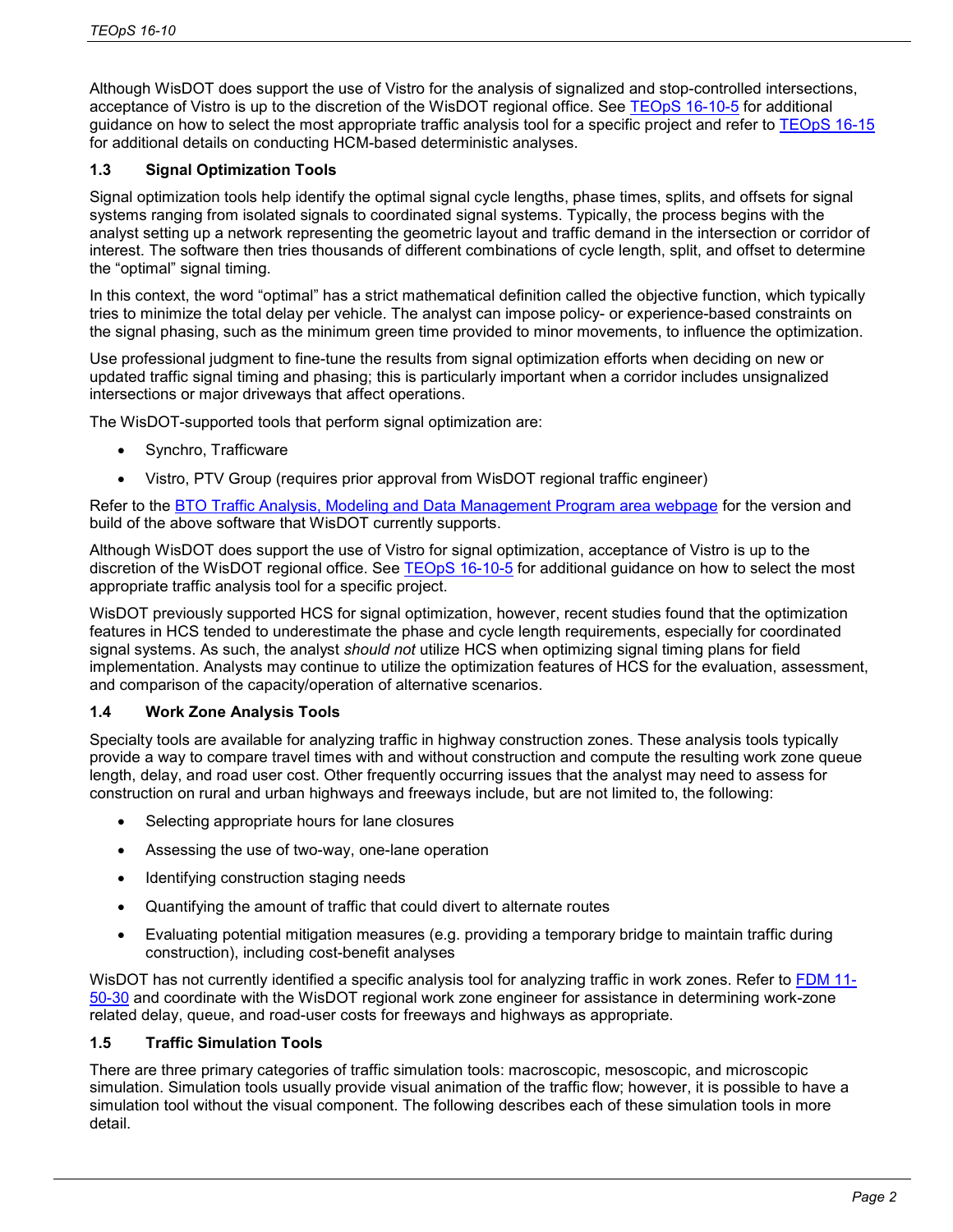## **1.5.1 Macroscopic Traffic Simulation**

Macroscopic traffic simulation tools assess the operation/capacity of a facility or network utilizing the deterministic relationships of flow, speed, and density of the traffic stream. The simulation analyzes the movement of vehicles on a section-by-section basis. Travel demand models (TDMs) are an example of a macroscopic tool. The policy within this chapter does not cover macroscopic simulation tools or TDMs. Refer to the Transportation Planning [Manual \(TPM\)](http://wisconsindot.gov/Documents/projects/data-plan/plan-res/tpm/9.pdf) for additional details regarding TDMs.

## **1.5.2 Mesoscopic Traffic Simulation**

Mesoscopic traffic simulation tools analyze the movement of individual vehicles or vehicle cells as they travel through a simulated network using predefined capacity and speed-density relationships. Mesoscopic models incorporate a level of network and operational detail comparable to microsimulation models with the route choice flexibility of macroscopic simulation models (TDMs). Most mesoscopic simulation models incorporate dynamic traffic assignment (DTA), thus, this policy utilizes the term DTA model throughout to represent mesoscopic simulation models. Refer to [TEOpS 16-10-1.6](https://wisconsindot.gov/dtsdManuals/traffic-ops/manuals-and-standards/teops/16-10.pdf#16-10-1) for additional discussion on DTA tools.

## **1.5.3 Microscopic Traffic Simulation**

Microscopic traffic simulation or microsimulation, refers to tools that analyze the movement of individual vehicles as they travel through a network. As the simulation progresses, it updates factors such as each vehicle's position and its need to increase/decrease speed or change lanes several times a second. As a result, these tools are suitable for evaluating the interaction of different components of the transportation network, such as queues from an intersection that cause lane blockage upstream or complex weaving and merging behaviors. Additionally, the visual animation of traffic flows can make microsimulation traffic models useful for public outreach and stakeholder presentations.

Microscopic modeling work typically requires significantly more time, data, and effort than other tools. In addition, improperly calibrated microsimulation models can provide misleading outputs, such as showing congestion where none exists, or free-flowing traffic where there is congestion. When using the model outputs to make critical decisions, the project manager should insist on crosschecking with simpler tools to assure that microsimulation outputs are reasonable. WisDOT supports the use of microscopic simulation models, but prior to utilizing microsimulation, the WisDOT project team should first assess whether an HCM-based deterministic tool could sufficiently accommodate the traffic analysis needs of the project.

The WisDOT-supported programs that perform microscopic simulation are:

- Vissim, PTV Group
- SimTraffic, Trafficware

Refer to the [BTO Traffic Analysis, Modeling and Data Management Program area webpage](https://wisconsindot.gov/Pages/doing-bus/local-gov/traffic-ops/programs/analysis/default.aspx) for the version and build of the above software that WisDOT currently supports.

SimTraffic is only applicable for arterial analysis and is best suited for signalized corridors. WisDOT does not currently support the use of SimTraffic for roundabout analysis; however, contingent on approval from the WisDOT regional traffic staff, it may be acceptable to use SimTraffic to gauge how a roundabout might interact with an adjacent traffic signal. The analyst will often use SimTraffic to observe driver behavior and conduct a "reality check" on the Synchro outputs. SimTraffic may also be beneficial for reporting the vehicle queues, especially when vehicles spill out of the turn lane and block through traffic. If the primary purpose of the SimTraffic model is to conduct "reality checks", calibration and validation of the traffic model may not be necessary. However, prior to using the model outputs from SimTraffic for critical design decisions, the analyst shall calibrate and validate the SimTraffic model [\(TEOpS 16-20\)](https://wisconsindot.gov/dtsdManuals/traffic-ops/manuals-and-standards/teops/16-20.pdf).

Prior to January 1, 2018, WisDOT supported the use of Paramics. As such, projects that initiated the microsimulation traffic analysis using Paramics prior to January 1, 2018 may continue to use Paramics for the duration of the project. However, if there is a need to make major revisions to the traffic models (e.g., use of different base year conditions), the analyst should consider switching the traffic models over to Vissim. Consult with the WisDOT regional traffic contact or BTO-TASU to determine whether it is appropriate to switch software programs.

See [TEOpS 16-10-5](https://wisconsindot.gov/dtsdManuals/traffic-ops/manuals-and-standards/teops/16-10.pdf#16-10-5) for additional guidance on how to select the most appropriate traffic analysis tool for a specific project and refer to [TEOpS 16-20](https://wisconsindot.gov/dtsdManuals/traffic-ops/manuals-and-standards/teops/16-20.pdf) for additional details on conducting microsimulation analyses.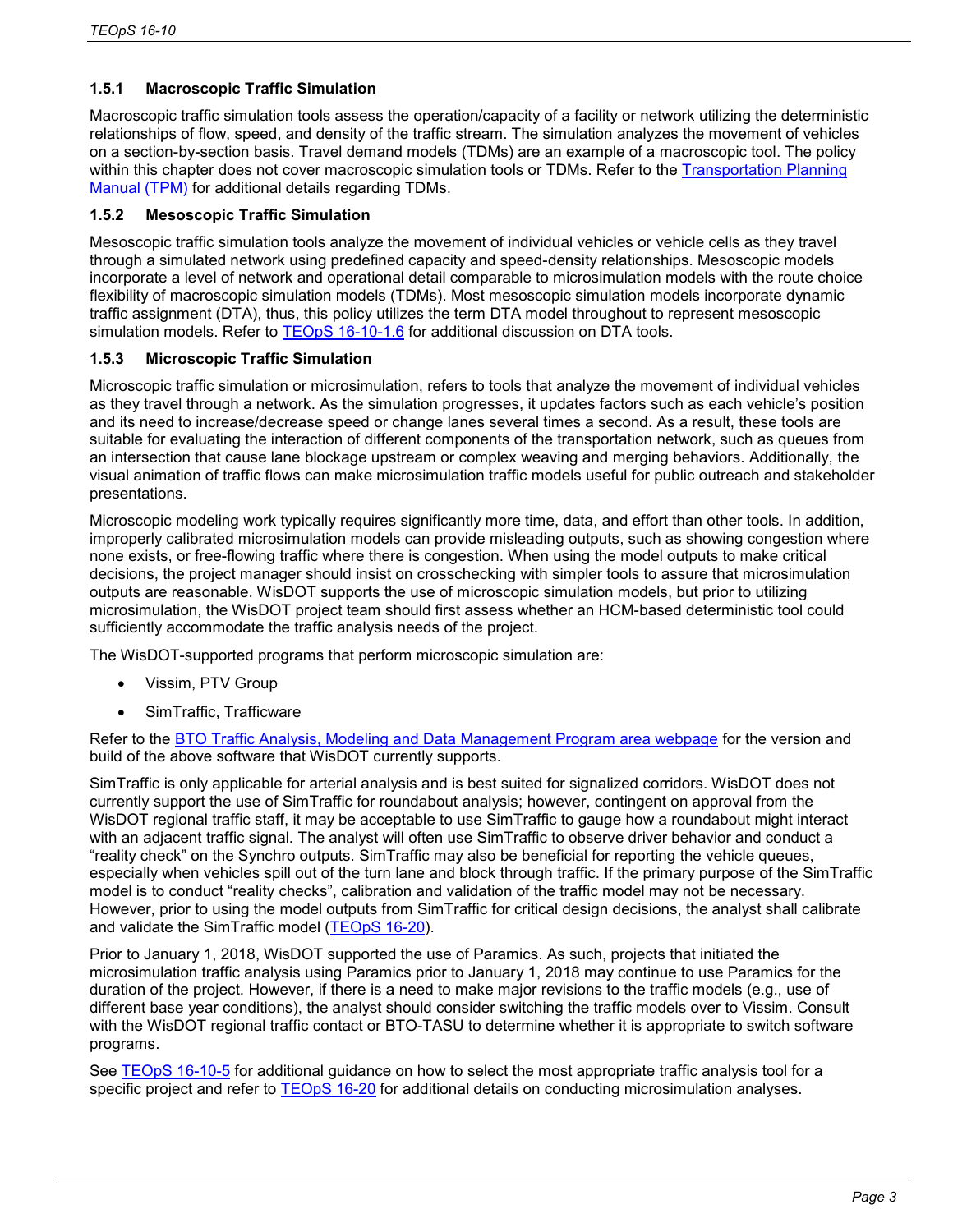## **1.6 Dynamic Traffic Assignment (DTA)**

DTA is a modeling approach that captures the relationship between dynamic route choice behaviors (path and start time) and transportation network characteristics (travel speeds, signal timings, level of congestion, etc.) It is possible to incorporate DTA into any level of simulation models (macroscopic, mesoscopic, microscopic); however, the most common application of DTA is for mesoscopic simulation models. Therefore; this policy assumes all DTA models are mesoscopic models.

DTA tools are useful for analyzing roadway networks with parallel routes, especially when there is a need to evaluate potential diversion traffic. Other scenarios where a DTA model may be beneficial include those that involve shifts in the temporal distribution of traffic (i.e., peak spreading or contraction).

WisDOT does not currently support any DTA tools. However, BTO-TASU is willing to consider the use of DTA if the project needs support/justify its use. Coordinate with WisDOT regional traffic staff and BTO-TASU and obtain prior approval before utilizing DTA.

## **1.7 Travel-Time Reliability Analysis Tools**

Travel-time reliability analysis tools allow the analyst to assess how travel times along a corridor fluctuate over time in response to various traffic, roadway, and weather conditions. The analysis considers both recurring and nonrecurring delays where nonrecurring delays are associated with crashes, work zone activities, and event activities, among other unexpected or atypical conditions.

Travel-time reliability analysis is data intensive in that it requires details on weather conditions, work zone activity, incident/crash data, and variation in traffic demands for a period of several days or more (ideally, the reliability analysis would cover one-year worth of data). As such, prior to conducting travel-time reliability analysis, the WisDOT project team *should* assess whether reliability is critical to meeting the goals and needs of the project. Review of the [National Performance Management Research Data Set \(NPMRDS\)](https://npmrds.ritis.org/analytics/) can provide insight into the variability of travel times along the corridor. If the roadway network is congested but has reliable travel times (i.e., the travel time along the corridor is always the same), there would be little benefit to performing reliability analysis. However, if the travel time along the corridor is highly unreliable (i.e., there is considerable variation in travel time along the corridor from one day to the next), then it may be necessary to evaluate travel-time reliability performance measures. Coordinate with WisDOT regional traffic staff to determine whether to conduct travel-time reliability analysis for a specific project.

The WisDOT-supported tool that performs reliability analysis is:

• HCS, McTrans

Refer to the [BTO Traffic Analysis, Modeling and Data Management Program area webpage](https://wisconsindot.gov/Pages/doing-bus/local-gov/traffic-ops/programs/analysis/default.aspx) for the version and build of the above software that WisDOT currently supports.

### **16-10-5 Traffic Analysis Tool Selection September 2019**

#### There is no "one size fits all" traffic analysis tool. The tools used for each analysis vary in their data requirements, capabilities, methodology, and output. Tools that are more powerful require greater time and effort, so it is important to match the analysis methods with the scale, complexity, and technical requirements of the project. HCM-based deterministic tools *should* typically be the first choice for most traffic analyses. However, when the analysis requirements do not fit within the confines of the HCM-methodology or when there is a need to provide supplemental information, it may be necessary to utilize an alternative analysis tool such as microsimulation. Oftentimes, it is necessary to use a combination of multiple traffic analysis tools to meet the project goals and needs (e.g., the analyst may utilize Vissim as the primary analysis tool but may utilize HCS or Synchro at spot locations or to provide another reference point to aid in calibration of the Vissim model).

[Attachment 5.1](https://wisconsindot.gov/dtsdManuals/traffic-ops/manuals-and-standards/teops/16-10att5.1.pdf) provides a flowchart to help navigate and select the most appropriate WisDOT-supported traffic analysis tool(s) based on the type of traffic flow (uninterrupted or interrupted). If the project consists of both uninterrupted and interrupted flow facilities, follow the path for each type of flow independently. Utilize the tool that will best address both flow regimes and will result in the most efficient use of resources. This may require the use of the most comprehensive tool (Vissim) or it may require the use of multiple traffic analysis tools.

If the project does not justify the use of microsimulation analyses, but there is a need or desire for visualization or simulation of the traffic operations, the analyst may utilize the SimTraffic component of Synchro or the built-in Vissim module of Vistro. The resulting visualization can allow the analyst to observe driver behavior to conduct "reality checks" of the Synchro and Vistro outputs. Note that SimTraffic and the built-in Vissim module of Vistro are uncalibrated microsimulation models, so use caution when presenting the results.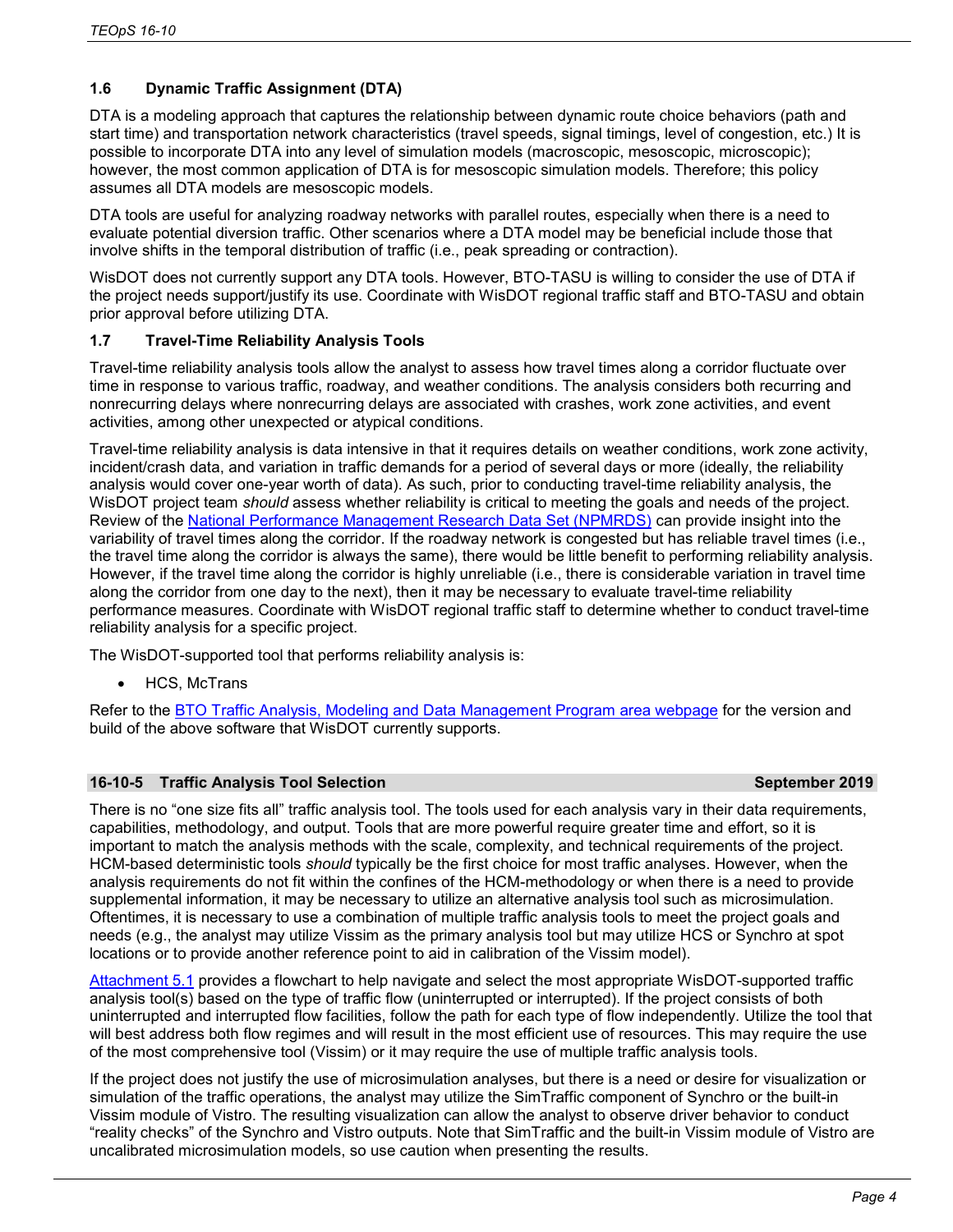Use the flowchart in [Attachment 5.1](https://wisconsindot.gov/dtsdManuals/traffic-ops/manuals-and-standards/teops/16-10att5.1.pdf) as a guide only. The final determination of the most appropriate traffic analysis tool depends on the specific details, needs, and goals of the project. Professional judgment and coordination with WisDOT regional traffic staff need to factor into the selection of the most cost effective and efficient traffic analysis tool. If unsure of which traffic analysis tool to utilize, contact BTO-TASU [\(DOTTrafficAnalysisModeling@dot.wi.gov\)](mailto:DOTTrafficAnalysisModeling@dot.wi.gov).

Document the rationale for choosing the selected traffic analysis tool(s) in the Traffic Analysis Tool Selection memoranda and submit to the WisDOT regional traffic staff for approval.

## **LIST OF ATTACHMENTS**

[Attachment 5.1](https://wisconsindot.gov/dtsdManuals/traffic-ops/manuals-and-standards/teops/16-10att5.1.pdf) Traffic Analysis Tool Selection

### **16-10-20 References September 2019**

1. **Federal Highway Administration.** *Traffic Analysis Toolbox Volume II: Decision Support Methodology for Selecting Traffic Analysis Tools*. 2004. FHWA-HRT-04-039.

2. **Transportation Research Board.** *Highway Capacity Manual, 6th Edition: A Guide For Multimodal Mobility Analysis.* Washington, D.C. National Academy of Sciences, 2016. ISBN 978-0-309-36997-8.

3. **Transportation Research Board.** *Highway Capacity Manual 2010*. Washington D.C. National Academy of Sciences, 2010. ISBN 978-0-309-16077-3.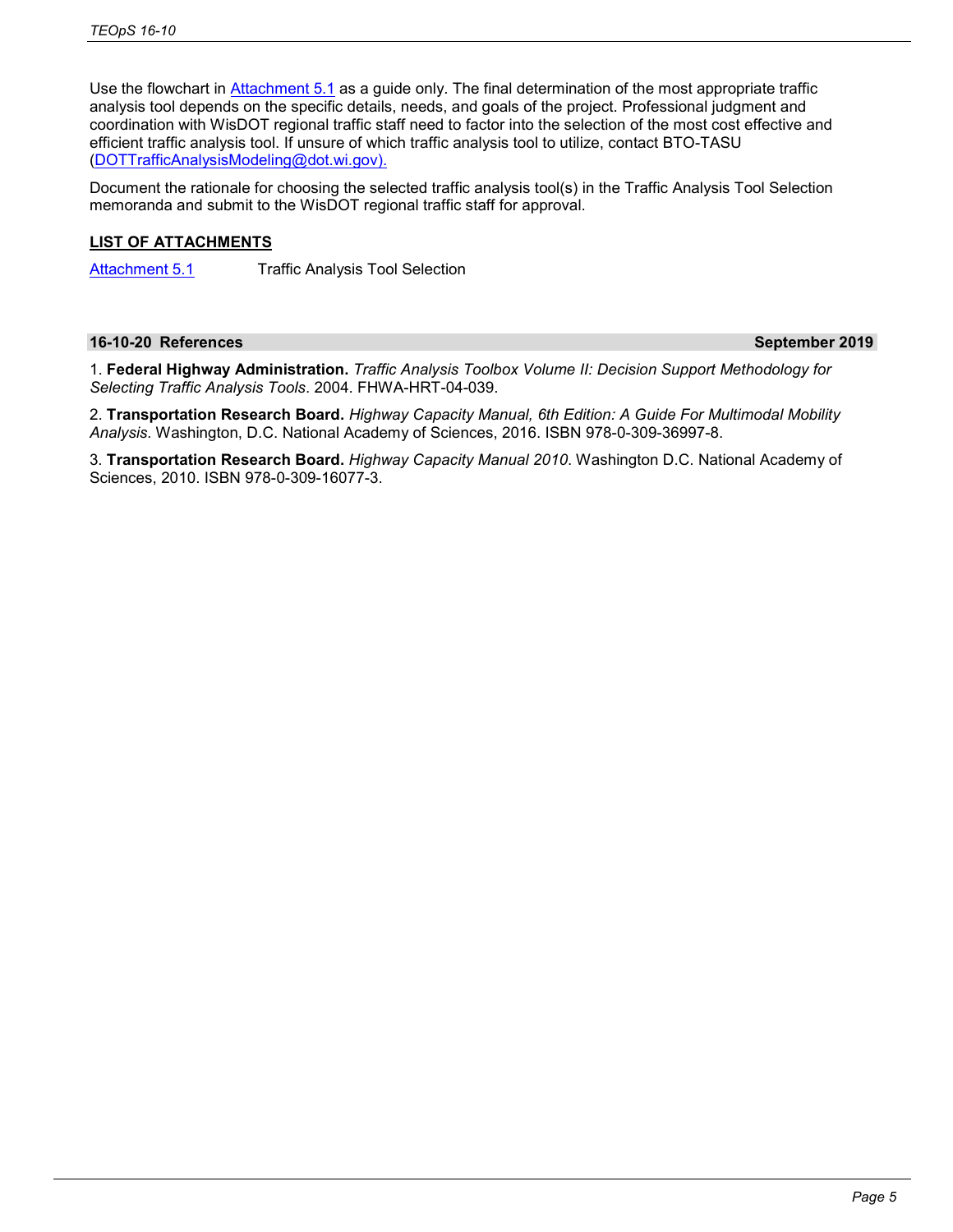

#### **NOTES:**

- 1. If the project consists of both uninterrupted and interrupted flow facilities, follow the path for each type of flow independently. Utilize the tool that will best address both flow regimes and will result in the most efficient use of resources. This may require the use of the most comprehensive tool (Vissim) or it may require the use of multiple traffic analysis tools.
- 2. Use this flowchart as a guide only. The final determination of the most appropriate traffic analysis tool depends on the specific details, needs, and goals of the project. Professional judgment and coordination with WisDOT regional traffic staff need to factor into the selection of the most cost effective and efficient traffic analysis tool.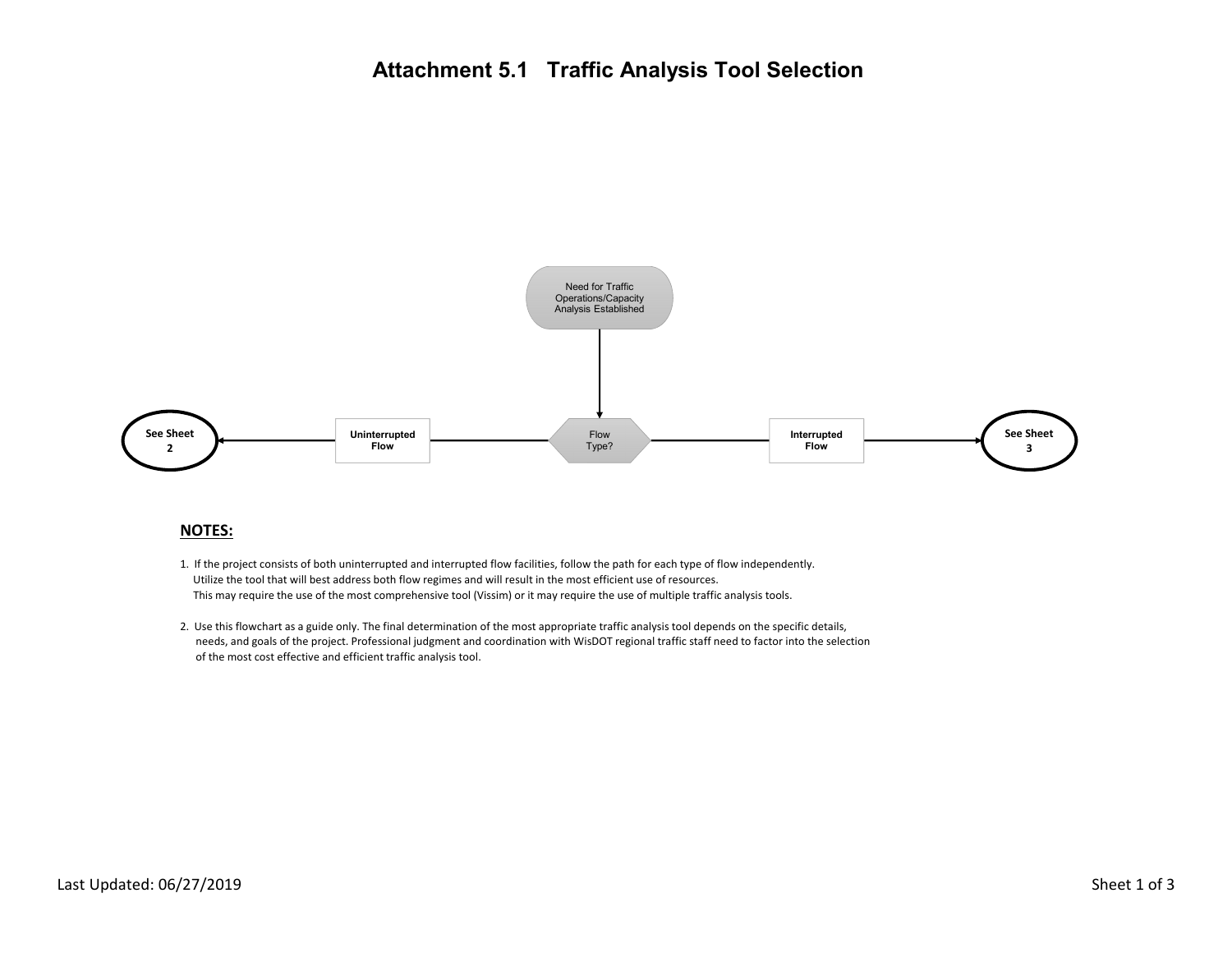# **Attachment 5.1 Traffic Analysis Tool Selection**